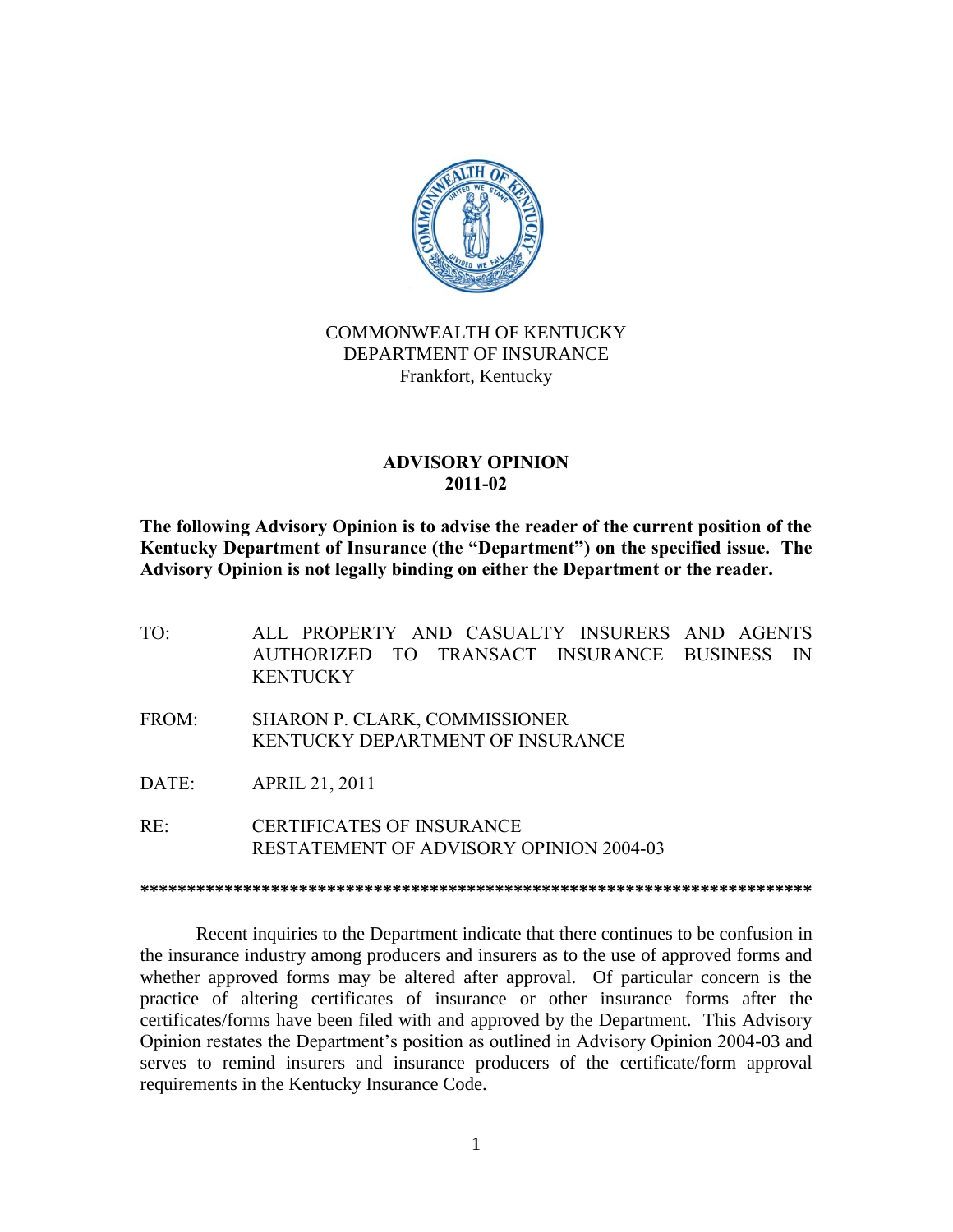A certificate of insurance is an informational document that provides evidence of insurance in lieu of an actual copy of the identified policy of insurance at the time the certificate is issued. A certificate confers no rights upon the certificate holder that do not exist in the policy contract.

KRS 304.14-120 provides that no basic insurance policy or application form where written application is required and is to be made a part of the policy or contract, or printed rider or indorsement form or form of renewal certificate, shall be delivered, or issued for delivery in this state, unless the form has been filed with and approved by the commissioner. 806 KAR 14:006 Section 6(1) further provides that a policy or form shall not be used in Kentucky until it has been approved.

806 KAR 14:100 states: "Sec. 1. Each certificate or memorandum of property or casualty insurance when issued to any person other than the policyholder shall contain the following or similar statement: "This certificate or memorandum of insurance neither affirmatively nor negatively amends, extends, or alters the coverage afforded by policy number \_\_\_\_\_ issued by \_\_\_\_. Section 2. Prior to its use, each insurer shall file with the commissioner the form of certificate or memorandum of insurance which will be used by such company."

Most insurers utilize, or permit their agents to use, certificate of insurance forms printed by ACORD or ISO which have been filed with the Kentucky Department of Insurance. Insurers may file to adopt these forms by reference pursuant to 806 KAR 14:006. In the alternative, insurers may develop and file their own certificate of insurance forms.

It is contrary to law for an agent or insurer to issue, or permit to be issued, a certificate of insurance in a form not previously filed by the insurer and approved by the Department of Insurance or that contains terms or conditions that differ from those in the underlying policy. This practice not only violates KRS 304.14-120, 806 KAR 14:006, and 806 KAR 14:100, but it is also violates KRS 304.12-020 which prohibits persons from making or disseminating orally or in any other manner any advertisement, information matter, statement or thing misrepresenting the terms of any policy.

KRS 304.14-120(1) provides that form filing requirements shall not apply to "forms of unique character designed for and used with relation to insurance upon a particular subject…" Please be advised that most forms are not of such unique character as to allow their use without Department approval. Consequently, insurers and agents should rely on this statutory provision only in rare situations where a risk is so unique so as to require forms that would only be used once. This provision should never be relied upon by an insurer or an agent to alter a certificate of insurance in a manner that is different than a policy contract.

Please note that the Department of Insurance will not attempt to enforce the coverage provided in an altered certificate as the plain language of 806 KAR 14:100 and